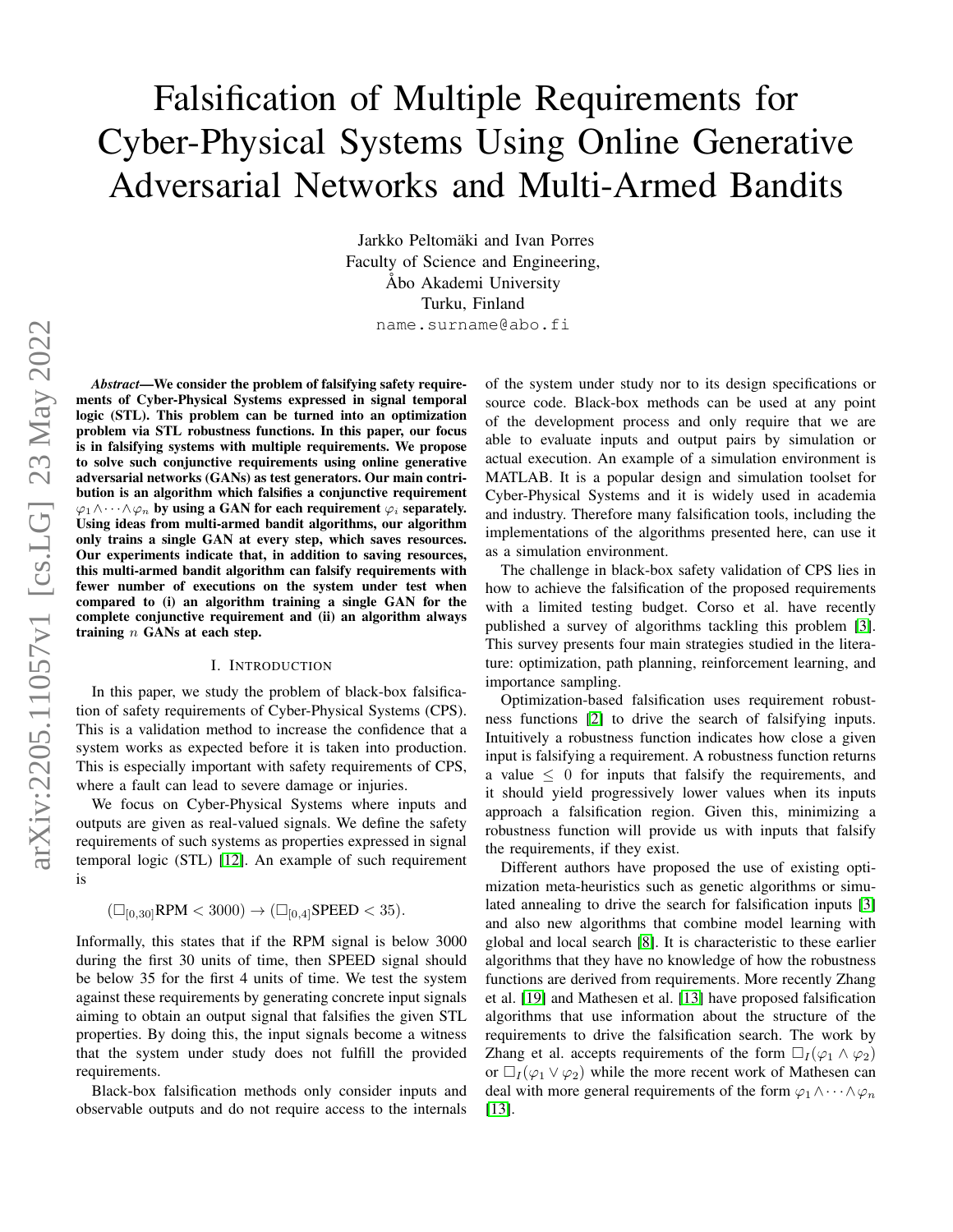In this paper, we continue this line of research and propose an algorithm for the robustness-based falsification of CPS that uses the online GAN framework to generate falsifying inputs. We have used the online GAN framework in the past for the problem of performance testing [\[15\]](#page-7-3). As the first contribution of this article, we show here how the online GAN framework can also be applied for the falsification of safety requirements with a competitive performance.

The second contribution presented in this article is an extension of our base algorithm that uses specific knowledge on how to falsify a conjunctive requirement  $\varphi_1 \wedge \cdots \wedge \varphi_n$  efficiently. We first show how to solve this problem by training a GAN for each requirement  $\varphi_i$  separately as proposed in [\[13\]](#page-7-2). We offer experimental evidence that such an algorithm outperforms an algorithm training a single GAN for the complete conjunctive requirement. The drawback of such an approach is that it requires the simultaneous training of  $n$  different GANs. This problem is also present in [\[13\]](#page-7-2) where the creation of  $n$ different Gaussian process models is required at each step.

Inspired by the multi-armed bandit problem, we address this issue by proposing a third algorithm which, after a warm up period, trains a single GAN at a time which saves resources. Our experiments indicate that, in addition to saving resources, it is possible that this variant falsifies requirements with fewer number of executions on the system under test.

We proceed as follows. In [Section II,](#page-1-0) we introduce the problem of falsification of requirements of CPS formally and discuss related work in more detail. [Section III](#page-2-0) presents our initial algorithm for a single conjunctive requirement falsification based on the online GAN framework. This algorithm is evaluated in [Section IV](#page-3-0) using the Automatic Transmission Controller model, a benchmark problem presented in [\[5\]](#page-6-3). We continue in [Section V](#page-4-0) by extending our original algorithm to deal with conjunctive requirements more efficiently and propose two new algorithms. The new algorithms are evaluated in [Section VI](#page-4-1) using a synthetic problem proposed in [\[13\]](#page-7-2). Finally we present our concluding remarks in the last section.

#### <span id="page-1-0"></span>II. FALSIFICATION OF FORMAL REQUIREMENTS OF CPS

#### *A. Problem Description*

We assume that the safety requirements of the system under test (SUT) can be expressed in signal temporal logic (STL) [\[12\]](#page-7-0) as formulas  $\varphi_1, \ldots, \varphi_n$ . Falsifying a formula  $\varphi$  means exhibiting a test such that the behavior (signal or trajectory) of the SUT while executing the test violates  $\varphi$ . In our case, falsifying the safety requirements amounts to falsifying the conjunctive requirement  $\varphi_1 \wedge \cdots \wedge \varphi_n$ .

More precisely, we represent the SUT as a model  $M$  which takes as its input a test  $t$  and outputs a (possibly vector-valued) signal  $\mathcal{M}(t)$  for which the truth value of  $\varphi_1 \wedge \cdots \wedge \varphi_n$  can be evaluated. In order to search for a falsifying test  $t$ , we turn the problem into an optimization problem via robustness functions. As described, e.g., in [\[2\]](#page-6-1), an STL formula  $\varphi$  can be effectively transformed into a real-valued robustness function  $\rho_{\varphi}$  such that  $\varphi$  evaluates to true for a signal s if and only if  $\rho_{\varphi}(s) \geq 0$ . Moreover, the robustness function has the following stability property: small changes to a signal  $s$  with robustness  $\rho_{\varphi}(s)$  of high absolute value do not affect the truth value of  $\varphi$  whereas small changes when  $|\rho_{\varphi}(s)|$  is small could change it. This property turns the problem of falsifying  $\varphi$  to that of minimizing  $\rho_{\varphi}$ . In other words, our task is to solve the optimization problem

<span id="page-1-1"></span>
$$
\arg\min_{t} \rho_{\psi}(\mathcal{M}(t))
$$
\n(1)

where  $\psi = \varphi_1 \wedge \cdots \wedge \varphi_n$ . The elementary properties of robustness functions allows us to write [\(1\)](#page-1-1) as

<span id="page-1-2"></span>
$$
\underset{t}{\arg\min} \min_{i=1,\ldots,n} \rho_{\varphi_i}(\mathcal{M}(t)).\tag{2}
$$

We remark that the success of this plan depends on how complicated the formulas  $\varphi_i$  are. It is reasonable to assume, for example, that the function predicates appearing in the formulas refer to locally Lipschitz continuous functions. Observe also that continuous signals need to be discretized appropriately.

As pointed out in [\[13\]](#page-7-2), it is often the case that evaluating  $\mathcal{M}(t)$  is slow, but computing  $\rho_{\varphi}(s)$  is fast. Therefore it makes sense to assume that we have all values  $\rho_{\varphi_i}(\mathcal{M}(t)),$  $i = 1, \ldots, n$ , available as soon as a test t has been executed on the SUT. With this assumption, we gain knowledge as we can use all values  $\rho_{\varphi_i}(\mathcal{M}(t)), i = 1, \ldots, n$ , instead of just observing their minimum. The assumption also helps with the scale problem [\[13\]](#page-7-2), [\[19\]](#page-7-1). Indeed, the value of  $\rho_{\varphi_i}$  could have wildly different scale than  $\rho_{\varphi_j}$ , so  $\rho_{\varphi_i}$  could effectively mask any information in  $\rho_{\varphi_j}$  if we only get to observe the minimum. It is worth remarking that this problem can persist even after appropriate scaling.

#### *B. Previous Work*

Solving [\(2\)](#page-1-2) can be approached in different ways. Common optimization methods, like the cross-entropy method [\[17\]](#page-7-4), have been used; see the introduction of [\[13\]](#page-7-2) for more references to prior works.

We are interested in the recent paper [\[13\]](#page-7-2) of Mathesen et al. where Bayesian optimization is used. The main points of their minBO algorithm are as follows. Let us write  $\rho_i(t)$ for  $\rho_{\varphi_i}(\mathcal{M}(t))$  for brevity. First sample tests randomly and execute them on the SUT to obtain a training data

$$
(t_j, \rho_i(t_j), \ldots, \rho_n(t_j)), \quad j = 1, \ldots N,
$$

and best test  $t^*$  with

$$
t^* = \underset{t_j, j=1,...,N}{\arg \min} \underset{i=1,...,n}{\min} \rho_i(t_j).
$$

Then a Gaussian Process [\[16\]](#page-7-5) is fitted for each  $\rho_i$  using the above training data. This yields an approximate model for each  $\rho_i$ . These models are used to figure out a test  $t_{N+1}$  which is likely to give smaller robustness values than  $t^*$ . The selection of  $t_{N+1}$  is done by maximizing expected improvement as is common in Bayesian optimization [\[1\]](#page-6-4). More precisely: a candidate test  $t_i'$  with highest expected improvement  $EI_i$  (with respect to  $t^*$ ) is selected separately for each  $\rho_i$ , and the final candidate  $t_{N+1}$  is chosen to be  $t'_{k}$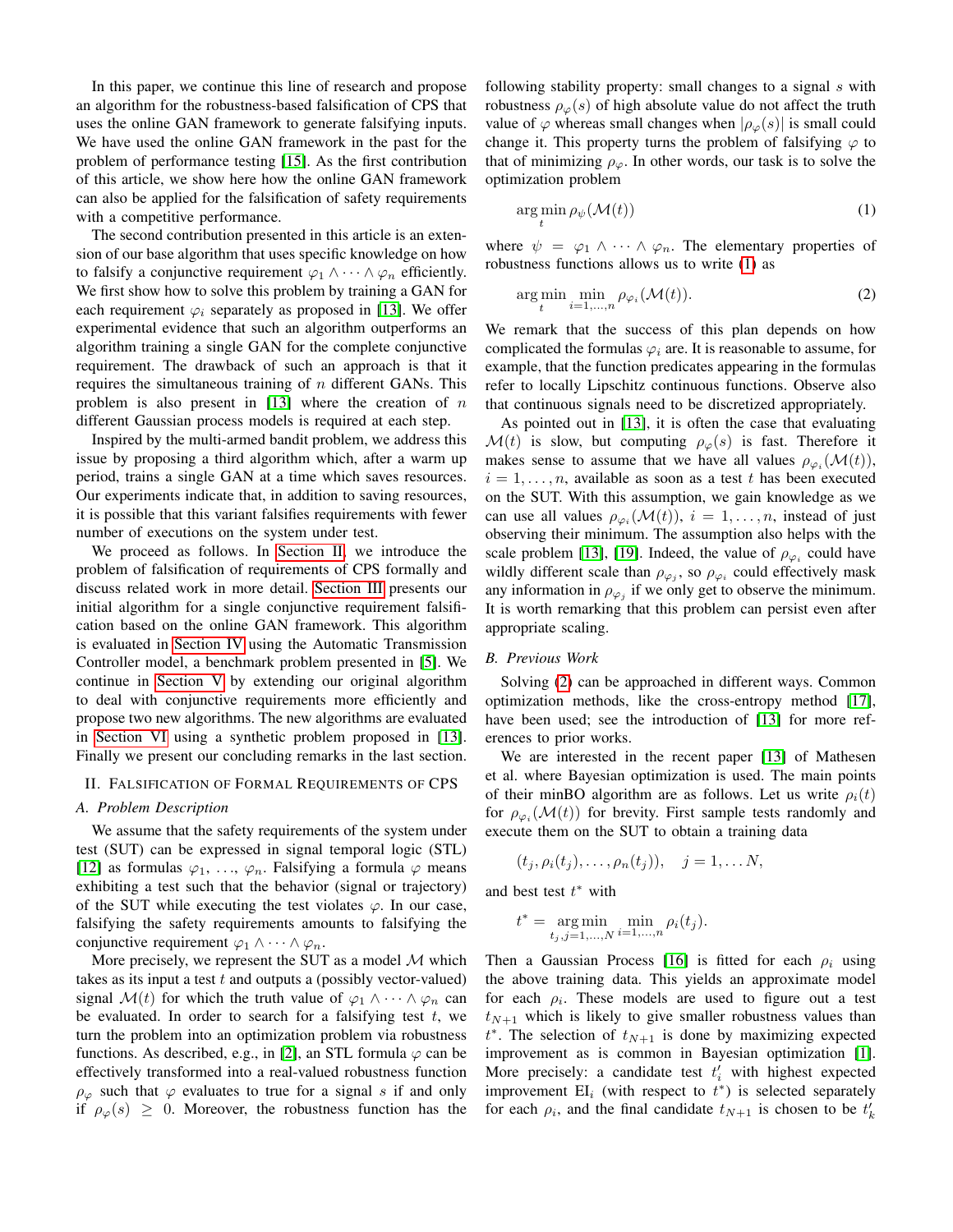with  $k = \arg \max_{i=1,...,n} EI_i$ . The test  $t_{N+1}$  is executed on the SUT and the results are added to the training data. The best test  $t^*$  is updated if needed, and the above is repeated until the execution budget is exhausted.

In order to evaluate the minBO algorithm described above, two experiments are proposed in [\[13\]](#page-7-2). The first experiment is artificial and concerns properties of predefined but complicated and nonlinear functions. The second experiment concerns two industry benchmark models: the automatic transmission (AT) model of [\[5\]](#page-6-3) and the ground collision avoidance system (GCAS) autopilot model for the F-16 fighter jet [\[9\]](#page-6-5). The findings of [\[13\]](#page-7-2) are that the minBO algorithm performs always at least as well as a similar Bayesian optimization approach which has only access to the minimum  $\min_i \rho_i(t)$ . The minBO algorithm performs statistically significantly better in cases where the scale problem is present (both use cases in the first experiment and GCAS in the second experiment). The minBO algorithm is proposed as a performant solution to the scale problem.

## <span id="page-2-0"></span>III. THE ONLINE GAN ALGORITHM FOR ROBUSTNESS-BASED FALSIFICATION

In this section, we present an algorithm which solves [\(1\)](#page-1-1) using online GANs. We falsify a single requirement meaning we assume that we can only observe the minimum robustness of multiple requirements.

#### <span id="page-2-2"></span>*A. Online GAN Training*

At the heart of the algorithm is the idea of using a GAN for optimization. The idea is the same as in [\[15\]](#page-7-3) where an online GAN is used for maximization. The idea is the following. Let  $\varphi$  be an STL formula, and suppose that the test robustness function  $t \mapsto \rho_{\varphi}(\mathcal{M}(t))$  takes values in [0, 1]. We deem  $\varphi$  to be falsified if there exists a test t such that  $\rho_{\varphi}(\mathcal{M}(t)) = 0$ .

In addition to the SUT, we have two components: a generator  $G$  and a discriminator  $D$ . Both  $G$  and  $D$  are machine learning models, and in this paper they are neural networks. The generator  $G$  is a mapping from a latent space to the space of tests, and the aim is to train  $G$  in such a way that when the latent space is sampled uniformly, we obtain, via the map G, tests t for which the robustness  $\rho_{\varphi}(\mathcal{M}(t))$  is low. The discriminator D simply learns the map  $t \mapsto \rho_{\varphi}(\mathcal{M}(t)).$ 

Initially a random search is performed to obtain training data for  $D$ . Then we find new tests and train  $G$  as follows. We generate candidate tests with  $G$  and estimate their robustness with  $D$  (this avoids executing tests on the SUT). Whenever a test with high estimated robustness is found, we execute it on the SUT, add the test and its robustness to the training data, and train  $D$  using this updated training data. We then sample randomly points  $x_1, \ldots, x_N$  from the latent space and form the artificial training data

$$
(x_i,0),\quad i=1,\ldots,N.
$$

Using this training data, we train the composite model  $D \circ G$ with the model parameters of  $D$  frozen. Since  $0$  is the smallest

value the robustness function can attain, this encourages the parameters of  $G$  to change in such a way that it generates tests which D estimates to have low robustness. As more and more data is collected, D should become more accurate and G should thus generate tests with low robustness. Ideally G generates a test with robustness 0 provided that  $\varphi$  is falsifiable.

Notice that our approach does not follow the traditional GAN training [\[6\]](#page-6-6) where the discriminator is trained to distinguish between fake and real samples. The traditional approach is not possible here as we need to find the tests online.

Our online GAN approach can be seen as an instance of the idea of studying a SUT via a surrogate model which is refined over time as more information is available. The minBO algorithm of [\[13\]](#page-7-2) fits into the same framework: their surrogate model is a Gaussian process instead of an online GAN.

## *B. Online-GAN Algorithm for a Single Conjunctive Requirement*

Here we present an online GAN algorithm which attempts to falsify a single STL formula  $\varphi$  with robustness function  $\rho$ defined by  $\rho(t) = \rho_{\varphi}(\mathcal{M}(t))$ . In our context of falsifying the safety requirements of a SUT, the formula can be thought to be  $\varphi_1 \wedge \cdots \wedge \varphi_n$ , that is, we can only observe the minimum robustness. The algorithm is presented in detail in [Algorithm 1.](#page-2-1) We remark that finding the robustness function  $\rho$ is straightforward and implementations can be found in [\[14\]](#page-7-6), [\[7\]](#page-6-7).

| Algorithm 1: Online GAN test generation algorithm        |
|----------------------------------------------------------|
| for a single requirement.                                |
| $1 T :=$ Latin hypercube sampling (initial sample size); |

|                  | $\sim$ 2 GAN := new model with generator GN and     |
|------------------|-----------------------------------------------------|
|                  | discriminator DN;                                   |
|                  | 3 repeat                                            |
| 4                | train(GAN, T);                                      |
| 5                | target := $0$ ;                                     |
| 6                | repeat                                              |
| $\overline{7}$   | target := target + $\Delta$ ;                       |
| 8                | $t := \text{generate}(GN);$                         |
| $\boldsymbol{Q}$ | <b>until</b> predict(DN, t) $\leq$ target;          |
| 10               | $outcome := robustness(t);$                         |
| 11               | $T := T \cup \{(t, outcome)\};$                     |
|                  | 12 <b>until</b> outcome $\leq 0 \vee  T $ = budget; |
|                  | 13 <b>result</b> test suite T                       |

<span id="page-2-1"></span>The algorithm simply does what is described on a higher level in [Subsection III-A.](#page-2-2) The first task is to perform a random search using a small part of our testing budget. In this algorithm we propose to use Latin hypercube sampling [\[10\]](#page-6-8) for this purpose. After that, the algorithm proceeds with the search driven by the GAN. The generator is used to find a test with high estimated fitness in the inner loop. Initially we set the target estimated fitness to be 0 (falsified) but, as it is not necessarily possible to generate such a test (especially just after the algorithm has started), we raise the target on each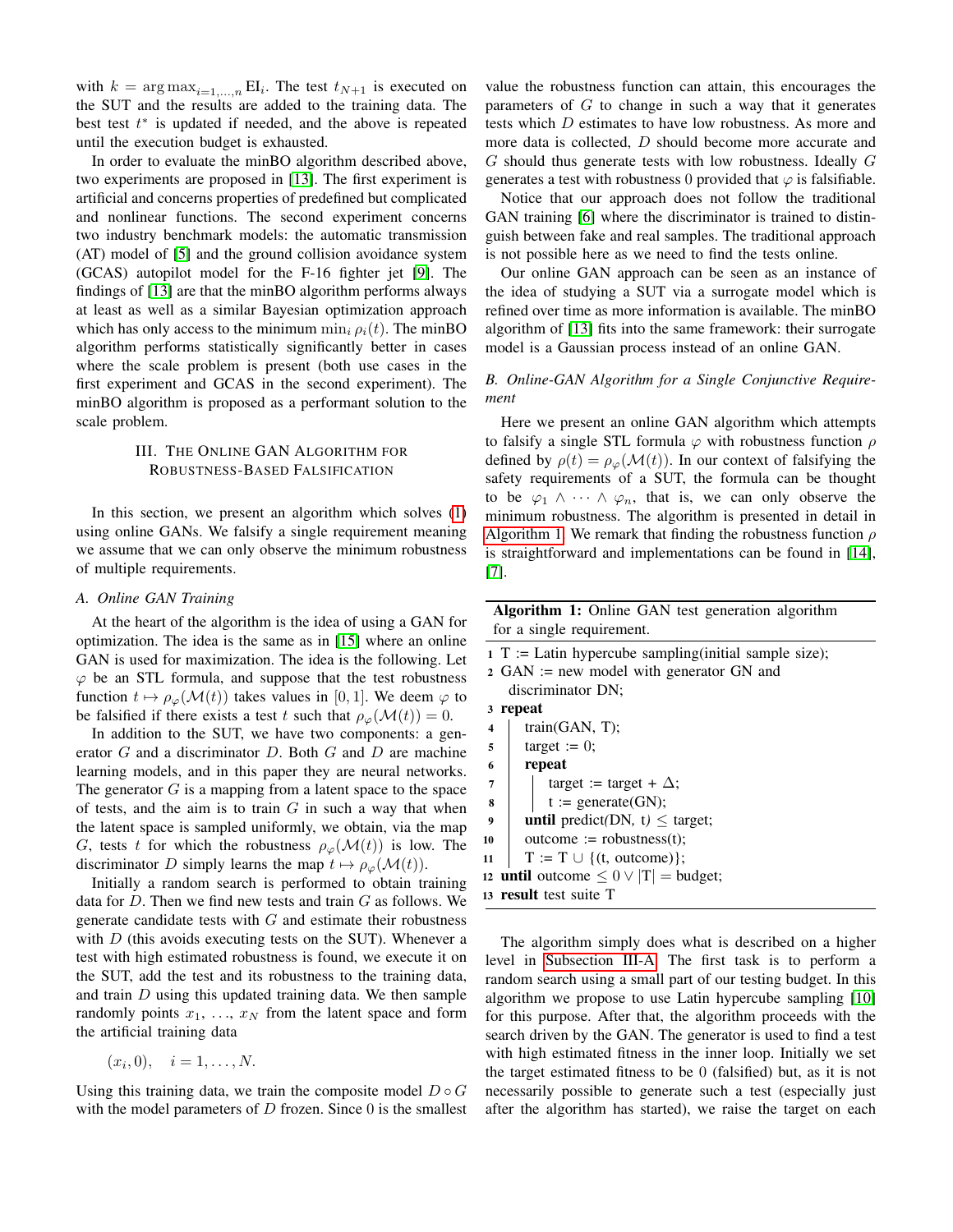

Fig. 1. Overview of the MATLAB model for the Automatic Transmission Controller (AT) problem. Model source: [\[5\]](#page-6-3).

execution of the loop until a candidate test is found. As more training data is available, we should be able to achieve lower and lower targets.

## <span id="page-3-0"></span>IV. EXPERIMENT 1: AUTOMATIC TRANSMISSION (AT) MODEL

In this section, we evaluate [Algorithm 1](#page-2-1) on the automatic transmission (AT) model which is standard benchmark model proposed in [\[11\]](#page-6-9). The model performs automatic gear selection for a car when two input signals throttle and brake are provided to it. The model outputs two signals: engine speed (in RPM) and vehicle speed (in mph).

We are interested falsifying the requirement  $\varphi_1 \wedge \varphi_2 \wedge \varphi_3$ where

$$
\varphi_1 = (\Box_{[0,30]} RPM < 3000) \to (\Box_{[0,4]} SPEED < 35),
$$
\n
$$
\varphi_2 = (\Box_{[0,30]} RPM < 3000) \to (\Box_{[0,8]} SPEED < 50),
$$
\n
$$
\varphi_3 = (\Box_{[0,30]} RPM < 3000) \to (\Box_{[0,20]} SPEED < 65).
$$

These requirements are given, e.g., in the ARCH workshop 2021 competition [\[4\]](#page-6-10). They require that during the first 30 time units (which is the complete duration of the signals) the initial vehicle speeds should take values 35, 50, and 65 provided that the engine speed is below 3000RPM during the whole execution. The same falsification problem is considered in [\[13\]](#page-7-2).

As in [\[4\]](#page-6-10), we assume that  $0 <$  THROTTLE  $< 100$  and  $0 <$  $BRAKE \leq 325$  during the whole execution (both signals can be positive simultaneously). Our input signals are piecewise constant functions with 6 pieces meaning that each input is constant for 5 time units at a time. We discretize the signals by sampling every 0.2 time units. We represent our tests as vectors in  $\mathbb{R}^{12}$  whose components satisfy the preceding requirements.

A general way to find a robustness function for STL formulas described in [\[2\]](#page-6-1). However such a direct approach is problematic as RPM and SPEED are measured on very



<span id="page-3-2"></span>Fig. 2. Experiment 1: Box plot for number of executions needed for falsification.

different scales. We use the following ad hoc robustness function  $\rho_1$  for  $\varphi_1$ :

$$
\rho_1(\text{RPM}, \text{SPEED}) = \begin{cases} \frac{1}{2}(35 - M_{\text{SPEED}})/35, \text{ if } M_{\text{RPM}} < 3000\\ M_{\text{RPM}}/3000 - \frac{1}{2}, \text{ otherwise} \end{cases}
$$

,

where

$$
M_{\text{RPM}} = \sup_{t \in [0,30]} \text{RPM}(t) \text{ and}
$$

$$
M_{\text{SPEED}} = \sup_{t \in [0,4]} \text{SPEED}(t).
$$

We define robustness functions  $\rho_2$  and  $\rho_3$  analogously for  $\varphi_2$  and  $\varphi_3$ . It is readily checked that  $\varphi_i$  is falsified if and only if there exists a signal (RPM, SPEED) such that  $\rho_i(\text{RPM}, \text{SPEED}) < 0.$ 

We attempt to falsify the requirement  $\varphi_1 \wedge \varphi_2 \wedge \varphi_3$  using [Algorithm 1.](#page-2-1) Due to the stochastic nature of the algorithm, we repeat the falsification task 50 times. We allow 80 executions on the SUT and use 25% of the execution budget for random search (Latin hypercube sampling). We have implemented [Algorithm 1](#page-2-1) in Python using TensorFlow for GAN implementation. The SUT is implemented in MATLAB as a Simulink model available at the ARCH verification competition repository.[1](#page-3-1) The model is called via the MATLAB Python engine.

The box plot for the number of executions on the SUT required for falsification is found in [Figure 2.](#page-3-2) [Algorithm 1](#page-2-1) succeeded in falsification in each replication with mean 22.8 (SD 4.4) executions required for a successful falsification. Since 20 executions were allowed for random search, we

<span id="page-3-1"></span><sup>1</sup><https://gitlab.com/goranf/ARCH-COMP>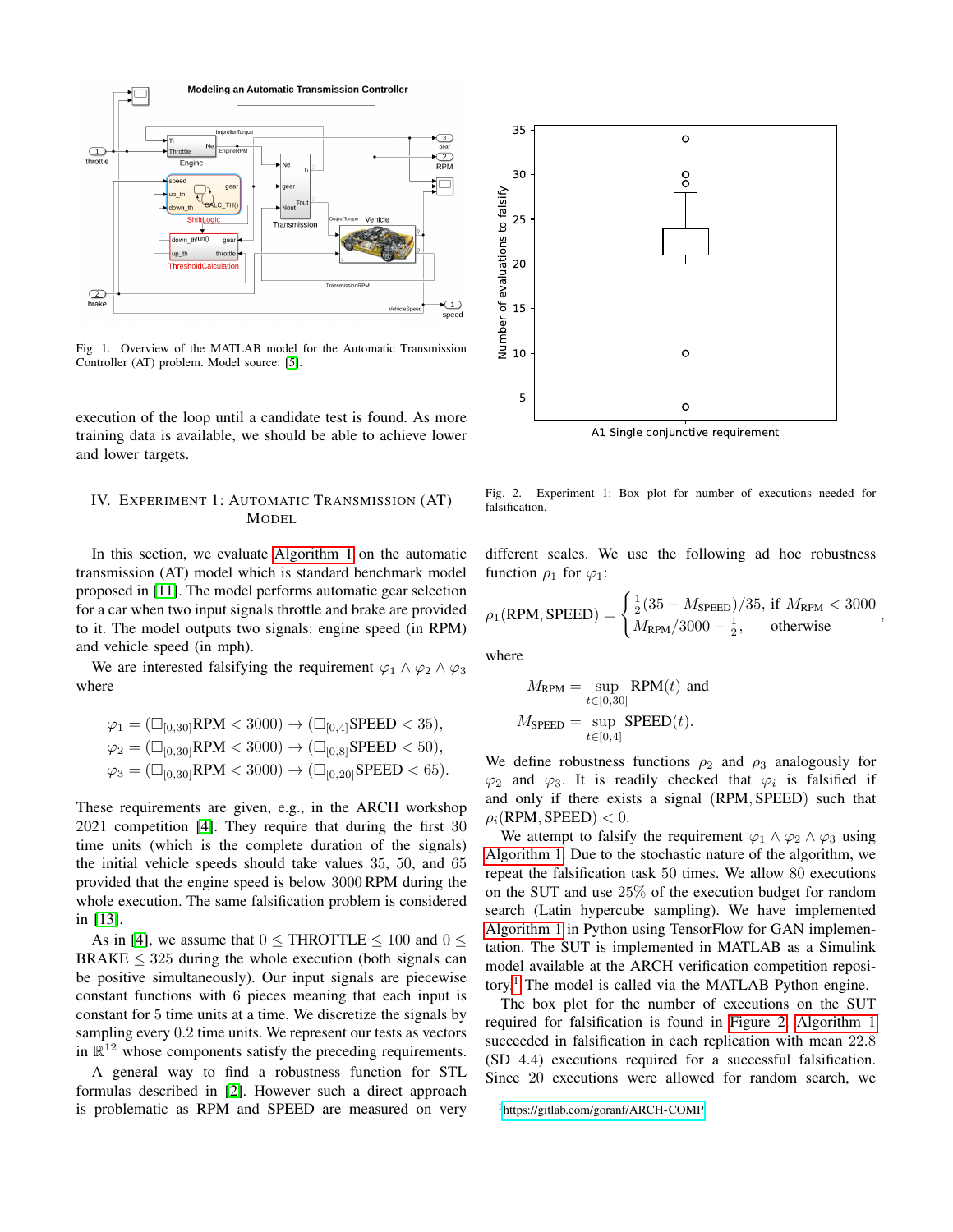conclude that typically the random search was unable to falsify the requirement but the GAN could with just a few extra executions. This shows that [Algorithm 1](#page-2-1) is capable for falsification as intended.

Interestingly, the minBO algorithm of [\[13\]](#page-7-2) needed on average 68.7 executions for falsification. We explain the difference as follows. During research, we observed that the AT requirements are easily falsified for constant input signals. When the GAN is trained for the first time, it is typical that the components of its output are close to the middles of the allowed ranges. The first test proposed by the GAN is thus approximately constant and has high chance succeeding in falsification. We take this as an indication that the tests proposed by the minBO algorithm are not approximately constant.

We should note that we have not reproduced the results presented in [\[13\]](#page-7-2) ourselves. Instead, we used the figures of the article, and therefore we cannot be certain that all the algorithms are evaluated under the same conditions.

## <span id="page-4-0"></span>V. ONLINE-GAN ALGORITHMS FOR MULTIPLE **REQUIREMENTS**

In this section, we present two Algorithms [2](#page-4-2) and [3](#page-5-0) which better take into account the information on multiple requirements.

## *A. Multiple Requirements*

In [Algorithm 2,](#page-4-2) we present an online GAN algorithm which attempts to falsify multiple requirements  $\varphi_1, \ldots, \varphi_n$  with corresponding robustness functions  $\rho_1, \ldots, \rho_n$ .

| Algorithm 2: Online GAN test generation algorithm                     |  |  |  |  |  |  |
|-----------------------------------------------------------------------|--|--|--|--|--|--|
| for multiple requirements.                                            |  |  |  |  |  |  |
| $1 T :=$ Latin hypercube sampling (initial sample size);              |  |  |  |  |  |  |
| $2 \text{ GAN}$ := nproperties new models with generators $\text{GN}$ |  |  |  |  |  |  |
| and discriminators DN;                                                |  |  |  |  |  |  |
| 3 repeat                                                              |  |  |  |  |  |  |
| for $i \in [1n]$ properties $\mathbf{d}$<br>4                         |  |  |  |  |  |  |
| train(GAN, i, T);<br>5                                                |  |  |  |  |  |  |
| end                                                                   |  |  |  |  |  |  |
| target := $0$ ;<br>7                                                  |  |  |  |  |  |  |
| repeat<br>8                                                           |  |  |  |  |  |  |
| target := target + $\Delta$ ;<br>9                                    |  |  |  |  |  |  |
| for $i \in [1n]$ properties do<br>10                                  |  |  |  |  |  |  |
| $t[i] := generate(GN[i]);$<br>11                                      |  |  |  |  |  |  |
| $p[i] := predict(DN[i], t[i]);$<br>12                                 |  |  |  |  |  |  |
| end<br>13                                                             |  |  |  |  |  |  |
| best := $argmin(p)$ ;<br>14                                           |  |  |  |  |  |  |
| <b>until</b> $p[best] \leq target;$                                   |  |  |  |  |  |  |
| $outcome := robustness(t[best])$ ;<br>16                              |  |  |  |  |  |  |
| $best = min(outcome);$                                                |  |  |  |  |  |  |
| $T := T \cup \{(t, outcome)\};$<br>18                                 |  |  |  |  |  |  |
| 19 until best $\leq 0 \vee  T $ = budget;                             |  |  |  |  |  |  |
| 20 result test suite T                                                |  |  |  |  |  |  |

The difference to [Algorithm 1](#page-2-1) is that we train  $n$  online GANs, one for each requirement  $\varphi_i$ . When we search for a candidate test, we consult the generators of each GAN and select the test which the corresponding discriminator estimates to have the lowest robustness. Again, we raise the target robustness until a candidate test is found.

## *B. Multiple Requirements with Property Selection*

Next we introduce a new idea which addresses an obvious problem with [Algorithm 2:](#page-4-2) the requirements  $\varphi_1, \ldots, \varphi_n$  are not equal, so they should not be given the same amount of consideration. Indeed, if there is a falsifiable requirement, then there is a requirement that is easiest to falsify and we should focus only on it. This saves both generation time and executions on the SUT. The problem is, of course, that we do not know which requirement (if any) is the easiest. Moreover, we are studying the requirements indirectly via the online GANs  $G_1, \ldots, G_n$  which act as surrogate models for the requirements and change over time. Our problem is thus similar to the nonstationary multi-armed bandit (MAB) problem [\[18\]](#page-7-7): how to explore all the surrogate models  $\mathcal{G}_i$  and how to exploit the ones we deem to be the best?

We propose the following simple approach for solving the problem. Whenever a candidate test is executed on the SUT, we record which surrogate model  $G_i$  achieved the lowest robustness. Using these records we keep track of success frequencies  $p_1, \ldots, p_n$  for each surrogate model. When a new candidate test needs to be generated, we proceed as follows: we pick a random surrogate model  $G$  according to the frequencies  $p_1, \ldots, p_n$  and use G to generate a new candidate test. In an initial warm-up period, we consult all surrogate models in order to obtain good initial estimates for the success frequencies.

The described strategy clearly satisfies the requirements of exploration and exploitation: the historically most successful surrogate model is most likely being selected again, but there is a chance that another is selected, which perhaps leads to favoring an easily falsifiable requirement which initially looks unpromising. The success of this approach obviously depends on the nature of the requirements  $\varphi_1, \ldots, \varphi_n$  and the quality of the initial random search. We leave it as an open problem to develop a better strategy which would take into account the available information better. Recall that the minBO algorithm of [\[13\]](#page-7-2) uses expected improvement to detect tests which likely have low robustness.

The variant of [Algorithm 2](#page-4-2) with the above MAB-inspired approach is described in detail in [Algorithm 3.](#page-5-0) On line 3, we pick a single GAN to be used for candidate generation based on the success frequencies. On line 13, we record which GAN achieved the lowest robustness when the selected test was executed on the SUT. Notice that this GAN might be different from the GAN used for candidate test generation.

# VI. EXPERIMENT 2: MO3D

<span id="page-4-2"></span><span id="page-4-1"></span>In this section, we evaluate the three algorithms on a synthetic problem proposed in [\[13\]](#page-7-2). It concerns the nonlinear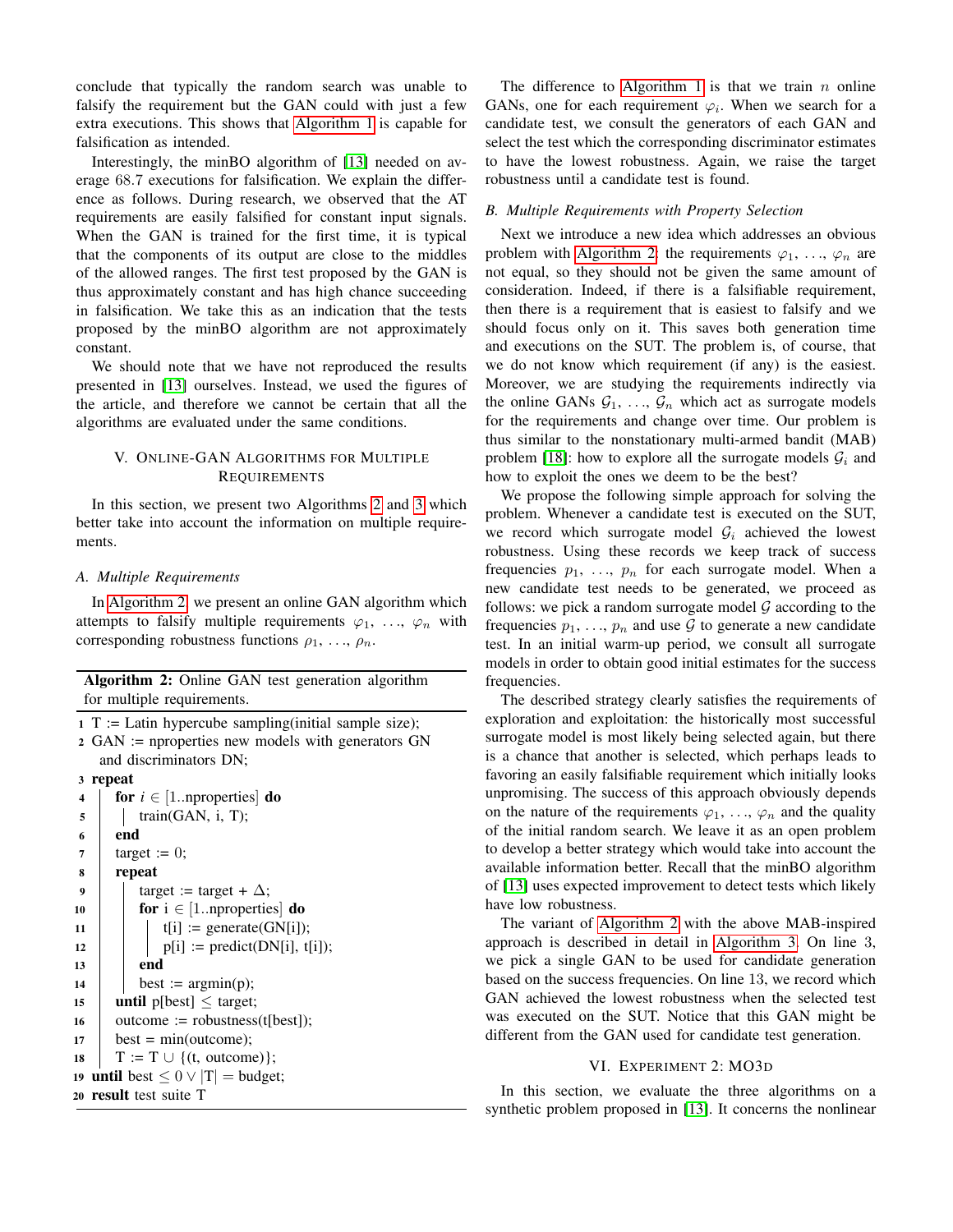Algorithm 3: Online GAN test generation algorithm for multiple requirements with property selection.

|                         | 1 Apply Algorithm 2 for $N\%$ of the total budget.      |  |  |  |  |
|-------------------------|---------------------------------------------------------|--|--|--|--|
| 2                       | repeat                                                  |  |  |  |  |
| 3                       | chosen := pick one from $[1n$ properties with           |  |  |  |  |
|                         | weights winner $[1n$ properties $]$ ;                   |  |  |  |  |
| $\overline{\mathbf{4}}$ | train(GAN, chosen, T);                                  |  |  |  |  |
| 5                       | target := $0$ ;                                         |  |  |  |  |
| 6                       | repeat                                                  |  |  |  |  |
| 7                       | target := target + $\Delta$ ;                           |  |  |  |  |
| 8                       | $t := \text{generate}(GN);$                             |  |  |  |  |
| 9                       | $p := predict(DN, t);$                                  |  |  |  |  |
| 10                      | <b>until</b> $p \leq$ target;                           |  |  |  |  |
| 11                      | $outcome := robustness(execute(t));$                    |  |  |  |  |
| 12                      | best, best_index = $min(outcome)$ , $argmin(outcome)$ ; |  |  |  |  |
| 13                      | winner[best_index] := winner[best_index] + 1;           |  |  |  |  |
| 14                      | $T := T \cup \{(t, outcome)\};$                         |  |  |  |  |
|                         | 15 until best $\leq 0 \vee  T $ = budget;               |  |  |  |  |
| 16 result test suite T  |                                                         |  |  |  |  |
|                         |                                                         |  |  |  |  |

<span id="page-5-0"></span>TABLE I MAIN STATISTICS OF EXPERIMENT 2.

<span id="page-5-1"></span>

|                                            | $\mathbf{A}$ 1 | $\mathbf{A}$ | A3      |
|--------------------------------------------|----------------|--------------|---------|
| <b>Falsifications after 50 repetitions</b> | 16             | 39           | 46      |
| % of falsifications                        | 32%            | 78%          | 92%     |
| Median observed minimum                    | 2.84           | $-1.36$      | $-2.01$ |
| Mean observed minimum                      | 3.39           | $-1.00$      | $-1.67$ |
| SD observed minimum                        | 4.59           | 1.72         | 1.25    |

function mo3d:  $\mathbb{R}^3 \to \mathbb{R}^3$ , mo3d $(x) = (h_1(x), h_2(x), h_3(x))$ where

$$
h_1(x_1, x_2, x_3) = 305 - 100 \sum_{i=1}^3 \sin\left(\frac{x_i}{3}\right),
$$
  
\n
$$
h_2(x_1, x_2, x_3) = 230 - 75 \sum_{i=1}^3 \cos\left(\frac{x_i}{2.5} + 15\right),
$$
 and  
\n
$$
h_3(x_1, x_2, x_3) = \sum_{i=1}^3 (x_i - 7)^2 - \sum_{i=1}^3 \cos\left(\frac{x_i - 7}{2.75}\right).
$$

This function achieves its componentwise minimum value at  $x^* = (7, 7, 7)$  with  $f(x^*) = h_3(x^*) = -3$ . The other two components achieve their minimum value of 5 at the points  $3\pi/2(1, 1, 1)$  and  $-37.5(1, 1, 1)$  respectively.

We are interested in requiring that all elements of  $f(x)$ should be greater than 0 in the input domain  $[-15, 15]^3$ . This can be represented in STL as

$$
(\Box h_1(x) > 0) \land (\Box h_2(x) > 0) \land (\Box h_3(x) > 0).
$$

We simply use the functions  $h_1$ ,  $h_2$ , and  $h_3$  themselves as robustness functions. We repeat the falsification task 50 times for each algorithm. We allow 80 executions on the SUT and use 25% of the execution budget for random search.

The results written in [Table I](#page-5-1) show that [Algorithm 1](#page-2-1) succeeds in falsifying the given requirement only in 16 of the



<span id="page-5-2"></span>Fig. 3. Experiment 2: Percentage of successful falsifications.



<span id="page-5-3"></span>Fig. 4. Experiment 2: Box plots for minimum mo3d component over 50 experiments.

50 repetitions while Algorithms [2](#page-4-2) and [3](#page-5-0) succeed 39 and 46 times respectively. These correspond to 32%, 78%, and 92% of the repetitions. The success ratios are represented visually in [Figure 3.](#page-5-2) The two proportion Z-test reports that the differences in falsification success rates between Algorithms [2](#page-4-2) and [3](#page-5-0) are statistically significant albeit with an observed  $p$ -value of 0.05.

[Figure 4](#page-5-3) shows box plots for the minima found by each algorithm after 80 executions on the SUT. It clearly shows again that Algorithms [2](#page-4-2) and [3](#page-5-0) perform better than [Algorithm 1.](#page-2-1) While [Algorithm 1](#page-2-1) produces a median greater than 0, Algorithms [2](#page-4-2) and [3](#page-5-0) exhibit a median smaller than 0. When comparing Algorithms [2](#page-4-2) and [3,](#page-5-0) the first one yields a median of  $-1.36$  while the later yields a median of  $-2.01$ . The Wilcoxon signed-rank test reports a  $p$ -value of 0.02 under the null hypothesis that the median of differences is 0.

Finally, [Figure 5](#page-6-11) shows the evolution of the mean observed minimum over the sequence of function evaluations. We observe how the mean for the minimum reported by Algorithm 3 becomes smaller than 0 with less evaluations than the other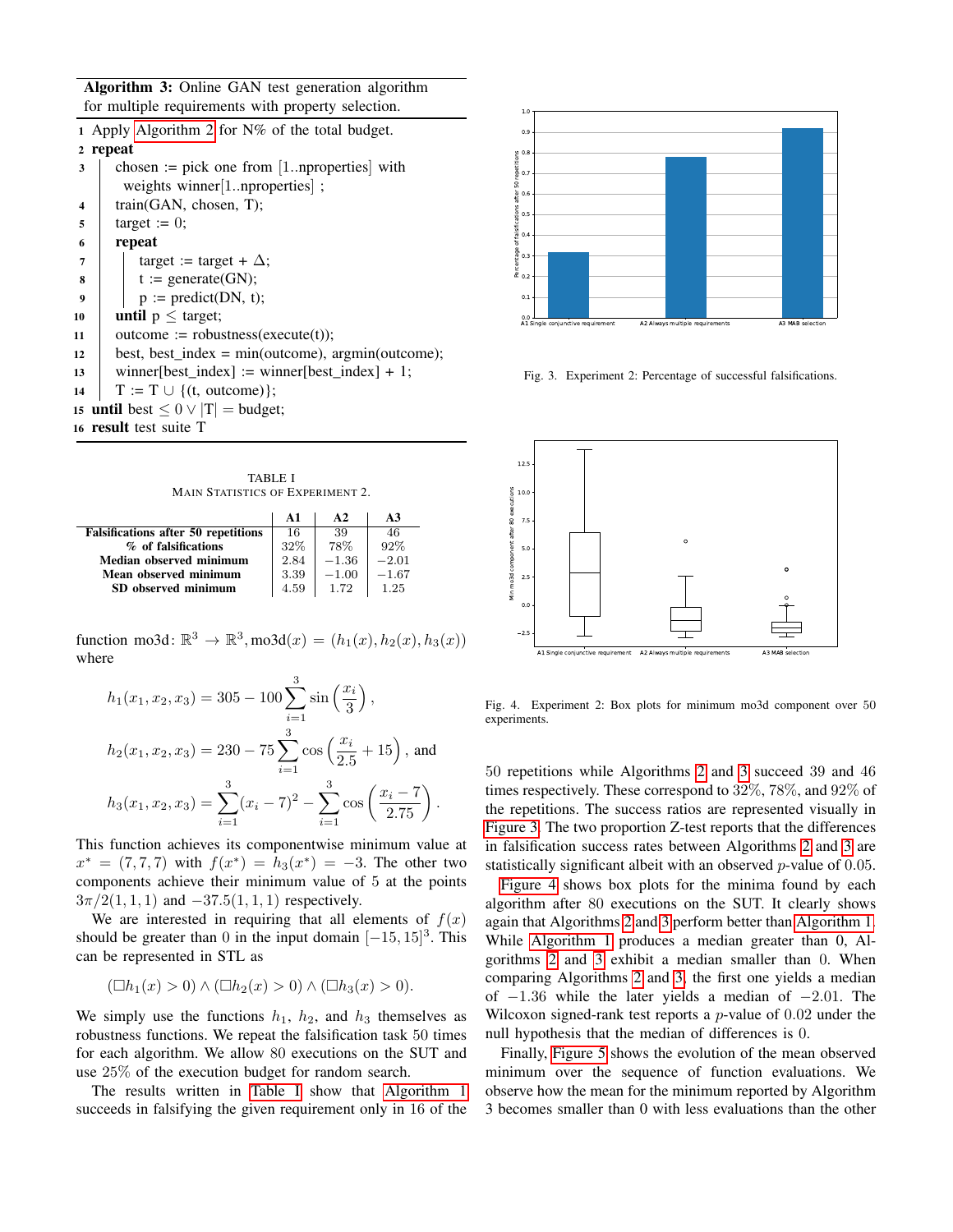

<span id="page-6-11"></span>Fig. 5. Experiment 2: Evolution of minimum mo3d component over number of function evaluations, mean of 50 experiments.

two algorithms.

We have thus empirically confirmed that observing the robustness of each requirement separately can lead to significant improvement in falsification rate and the number of executions needed for falsification. Moreover the multi-armed bandit approach of focusing only on the most promising requirement can bring further improvements in falsification in addition to saving significantly on computational resources.

### VII. CONCLUSIONS

In this paper we present a series of algorithms for robustness-based falsification of cyber-physical systems based on the online GAN framework.

The online GAN framework for requirement falsification is a novel concept that apparently has not been proposed before in the research literature. Both our approach and the Bayesian optimization approach of [\[3\]](#page-6-0) combine surrogate model creation and test generation in an iterative loop. One difference is that Bayesian optimization methods use a Gaussian process as a surrogate model while we use a neural network. However we consider that the main difference is that Bayesian optimization methods must query the Gaussian process to determine the next input to evaluate while our approach uses a generative neural network that serves as a model of the space of falsifying inputs. The surrogate model and the generator model are trained together as in a GAN. Our early results indicate that [Algorithm 1,](#page-2-1) based on the online GAN framework, exhibits a competitive performance when compared to the results published in [\[13\]](#page-7-2).

We also present an extension of our basic algorithm to process conjunctive requirements more efficiently. The approach adopted in [Algorithm 2](#page-4-2) is based on the solution provided in [\[13\]](#page-7-2). [Algorithm 2](#page-4-2) confirms that the idea of unfolding a single conjunctive requirement in multiples requirements can also be used with the online GAN framework. [Algorithm 2](#page-4-2) is then extended with the addition of a multi-armed bandit to produce [Algorithm 3.](#page-5-0) In our experiment, [Algorithm 3](#page-5-0) is more efficient than [Algorithm 2](#page-4-2) both in achieving the falsification with less function evaluations and using less computational resources.

We should note that the presented evaluation of the proposed algorithms is based on a small number of numerical experiments. Also the performance comparisons between the algorithms presented here and the algorithm presented in [\[13\]](#page-7-2) are only indicative.

As a future work, we acknowledge that a more comprehensive evaluation with a larger set of problems is necessary in order to establish the benefits of the proposed algorithms. Finally, the theoretical underpinnings of the online GAN framework should be studied in more detail in order to understand better its benefits and limitations as an optimization tool.

#### ACKNOWLEDGMENTS

This research work has received funding from the ECSEL Joint Undertaking (JU) under grant agreement No 101007350. The JU receives support from the European Union's Horizon 2021 research and innovation programme and Sweden, Austria, Czech Republic, Finland, France, Italy, Spain.

#### **REFERENCES**

- <span id="page-6-4"></span>[1] F. Archetti and A. Candelieri. *Bayesian Optimization and Data Science*. SpringerBriefs in Optimization. Springer, 2019.
- <span id="page-6-1"></span>[2] A. Donzé and O. Maler. Robust satisfaction of temporal logic over realvalued signals. In K. Chatterjee and T. A. Henzinger, editors, *Formal Modeling and Analysis of Timed Systems*, pages 92–106. Springer Berlin Heidelberg, 2010.
- <span id="page-6-0"></span>[3] A. Corso et al. A survey of algorithms for black-box safety validation. *CoRR*, abs/2005.02979, 2020.
- <span id="page-6-10"></span>[4] G. Ernst et al. Arch-comp 2021 category report: Falsification with validation of results. In G. Frehse and M. Althoff, editors, *8th International Workshop on Applied Verification of Continuous and Hybrid Systems (ARCH21)*, volume 80 of *EPiC Series in Computing*, pages 133–152. EasyChair, 2021.
- <span id="page-6-3"></span>[5] Gidon Ernst et al. Arch-comp 2020 category report: Falsification. In G. Frehse and M. Althoff, editors, *7th International Workshop on Applied Verification of Continuous and Hybrid Systems (ARCH20)*, volume 74 of *EPiC Series in Computing*, pages 140–152. EasyChair, 2020.
- <span id="page-6-6"></span>[6] I. J. Goodfellow et al. Generative adversarial networks. *CoRR*, abs/1406.2661, 2014.
- <span id="page-6-7"></span>[7] J. Cralley et al. TLTk: A toolbox for parallel robustness computation of temporal logic specifications. In J. Deshmukh and D. Ničković, editors, *Runtime Verification*, pages 404–416. Springer International Publishing, 2020.
- <span id="page-6-2"></span>[8] L. Mathesen et al. Falsification of cyber-physical systems with robustness uncertainty quantification through stochastic optimization with adaptive restart. In *15th IEEE International Conference on Automation Science and Engineering, CASE 2019*, pages 991–997. IEEE, 2019.
- <span id="page-6-5"></span>[9] P. Heidlauf et al. Verification challenges in F-16 ground collision avoidance and other automated maneuvers. In G. Frehse, editor, *5th International Workshop on Applied Verification of Continuous and Hybrid Systems (ARCH18)*, volume 54 of *EPiC Series in Computing*, pages 208–217. EasyChair, 2018.
- <span id="page-6-8"></span>[10] J. C. Helton and F. J. Davis. Latin hypercube sampling and the propagation of uncertainty in analyses of complex systems. *Reliab. Eng. Syst. Saf.*, 81(1):23–69, 2003.
- <span id="page-6-9"></span>[11] B. Hoxha, H. Abbas, and G. Fainekos. Benchmarks for temporal logic requirements for automotive systems. In G. Frehse and M. Althoff, editors, *1st and 2nd International Workshop on Applied Verification for Continuous and Hybrid Systems (ARCH14-15)*, volume 34 of *EPiC Series in Computing*, pages 25–30. EasyChair, 2015.